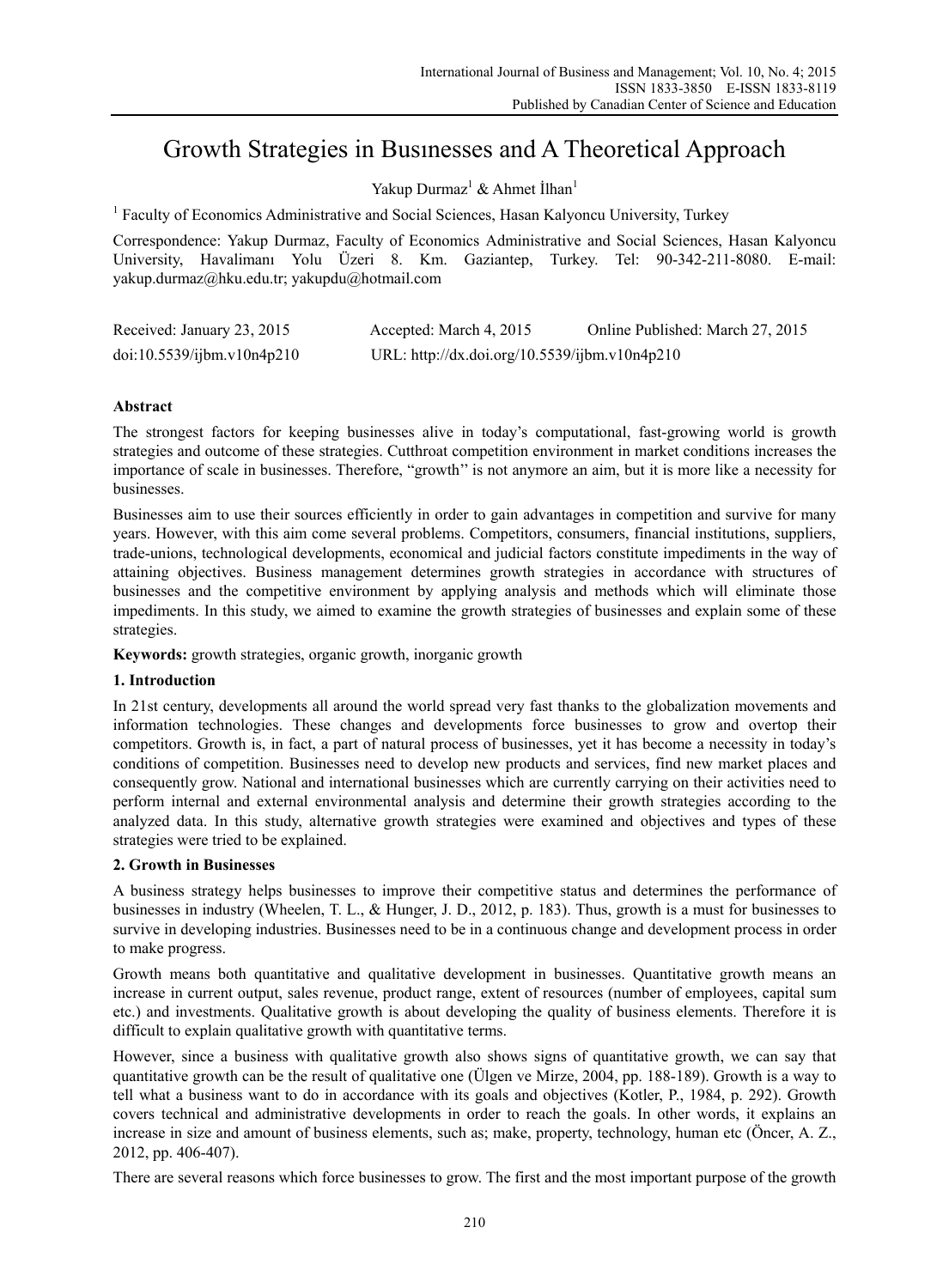in businesses is that it provides businesses with advantages against their rivals and help them to become resilient against difficulties. Targeting growth, help businesses to know their environment closely. Therefore, managers are forced to adapt themselves to the development and changes in the future (Eren, 1987). Growth is also related to productivity (Buzzel, Bradley, & Ralph, 1975). Businesses need to grow not only to reach targeted goals but also to maintain their current status.

## **3. Growth Strategies**

Growth strategies of businesses is a very wide area to study and apply. Businesses try to reach sale and profit rate they aimed thanks to growth strategies (Yükselen, 2013, p. 57). Businesses can grow by merging with other businesses or by buying them.

We can examine growth strategies in two basic categories, which are organic and inorganic growth strategies. (Demirci, 2007, p. 35). Intensive growth strategy, diversification and modernization strategies constitutes organic strategies. Strategic partnership and merger are in the scope of inorganic strategies.

## *3.1 Organic Growth*

Also being called as internal growth, organic growth expresses economical, physical, social and organizational growth which takes place in a company without external interaction. (Öncer, 2012, p. 408). It occurs when current activities in a business are developed by either increasing the amount of sales or adding new products. In other words, businesses usually depend on their resources in the process of organic growth. Internal finance, borrowing and finding new capital stocks are equities in organic growth process (Şimşek, 2008, p. 43). Augmentation of assets in companies, successful customer relationship management, making use of the technology, innovation management and focusing on the processes related to products are included in the organic growth (Bruner, 2004, pp. 44-50). Since it is slow and requires little amount of change, organic growth can be planned and managed easily (Çolpan ve Hikino, 2008, p. 38).

Organic growth usually happens when companies increase their capacity of products and make an alliance with international businesses. As a result of organic growth, increase in the amount of capital stock, equity, feedstock and energy input and the number of employees and growth in the business structure can be observed. In addition to this, increase in the reputation and value of a business in public opinion is also considered as organic growth. (Öncer, 2012, p. 408). Extending the work scale of a business and increasing its sells, endorsements and equities are performed by organic growth diversification strategies. Using diversification strategies, businesses can enter different business districts and perform an organic growth with market, product, service and production scales. (Karaevli, 2008) In this way, companies aim to minimize the risk by operating in different areas.

Organic growth strategies are divided into three groups. These are; intensive growth, diversification and modernization strategies (Yükselen, 2013, p. 57), (Engin, 2005, p. 22), (Erkoç, 2006, pp. 38-39), (Kotler, 1984, p. 296; Akgöbek, 2011, pp. 13-14).

### 3.1.1 Intensive Growth Strategy

Ansoff has explained intensive growth strategies in four categories based on product and market criteria. These are; market penetration, market development, product development and diversification strategies (Timothy, Parpairis, MacDonald, & Tosun, 2013). Intensive growth strategy is a reasonable strategy for businesses which haven't been able to use the opportunities in the market with their available products (Erkoç, 2006, p. 38). Therefore, it is an appropriate strategy for businesses which have little market share (Akgöbek, 2011, p. 15).

## 3.1.1.1 Intensive Growth with Market Penetration

Market penetration is defined as penetrating the market with current products (Mucuk, 2010, p. 44). Market penetration is considered as a market growth strategy which aims to get a bigger share in the market with products in stock (Timothy, Parpairis, MacDonald, & Tosun, 2013, p. 8).

## 3.1.1.2 Intensive Growth with Market Development

This strategy aims to develop new market divisions for current business products (Timothy, Parpairis, MacDonald, & Tosun, 2013, p. 8). It is a strategy of spreading new products to targeted markets. In other words market development is a practical way of market penetration, determining new usage areas for products (Koçoğlu, 2012, p. 269).

### 3.1.1.3 Intensive Growth with Product Development

It is a growth strategy which includes developing and changing the products in stock to make them preferential and therefore increase the market activity (Şimşek ve Çelik, 2011, p. 68). It aims to prolong the lifetime of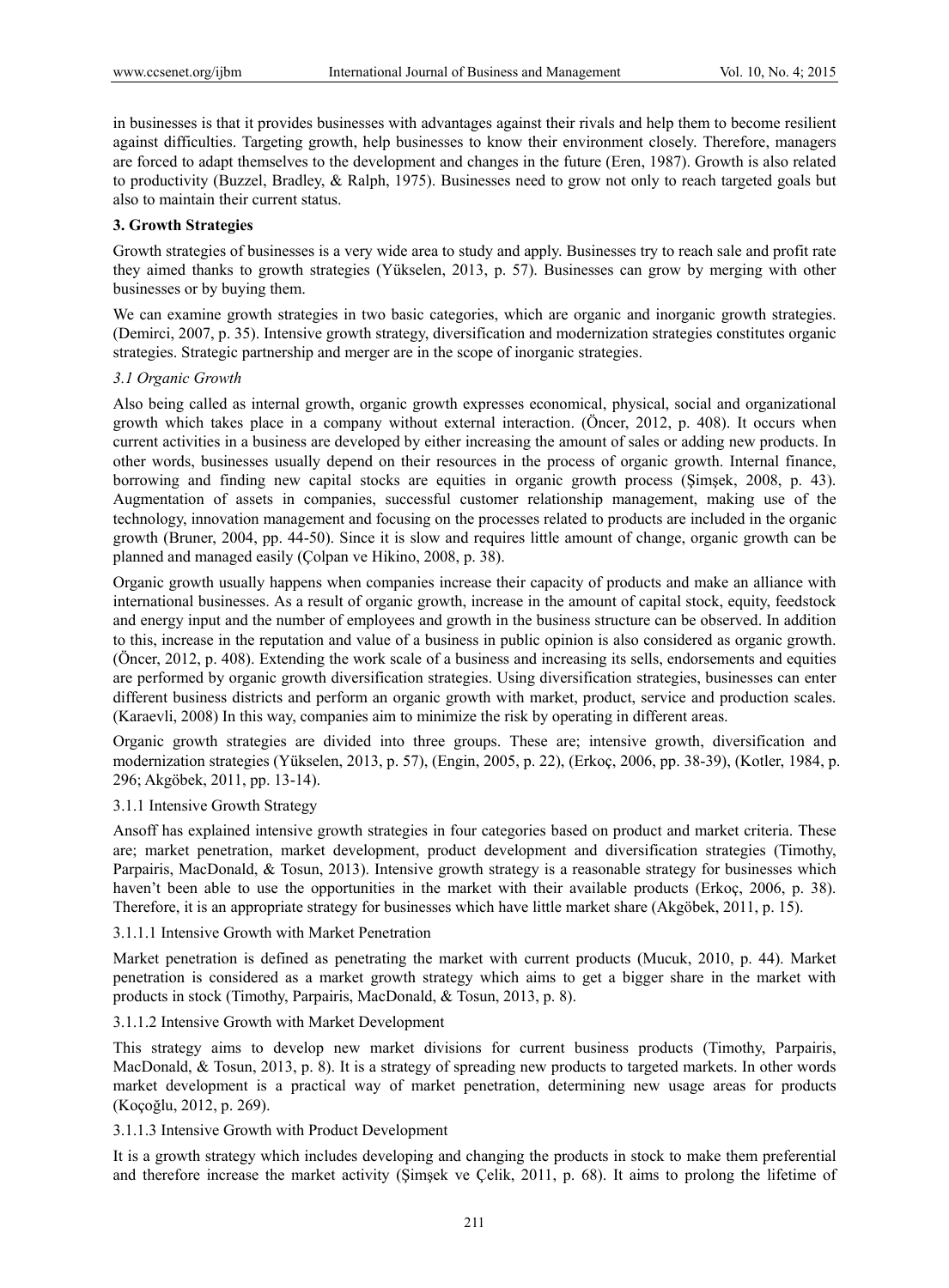prosucts and make use of popular trade marks. (Koçoğlu, 2012, p. 270). In brief, it provides companies with growth by developing new products for existing markets.

#### 3.1.1.4 Diversification

This strategy aims to develop new products and presents them in new markets (Timothy, Parpairis, MacDonald, & Tosun, 2013, p. 8). That is, it is a strategy of penetrating new markets with new products. However, diversification strategy slightly differs from the other three strategies in a way that it requires new skills, new technologies and new establishments rather than using available equities (Koçoğlu, 2012, p. 270).

### 3.1.2 Diversification Strategy

Diversification strategy aims to penetrate new markets by buying new businesses and therefore penetrating new fields of activity (Karaevli, 2008, p. 87). It enables businesses to make use of the opportunities in new market places and achieve yield above average (Ülgen ve Mirze, 2004, p. 224). It is usually applied when businesses find new market opportunities. Diversification strategy occurs in two different ways; one is concentric and the other one is conglomerate diversification.

#### 3.1.2.1 Concentric Diversification

This strategy is about directing businesses' attention and resources to only one industry. In this strategy, a business either focuses on new markets with technological products or focuses on new technology based products in an existing market (Dinçer, 2007, p. 208).

## 3.1.2.2 Conglomerate Diversification

In conglomerate diversification, businesses invest in areas which have different range of technology, production process and market than theirs. (Koçoğlu, 2012, p. 271). It takes place in a completely different markets with different and new products. Conglomerate diversification strategy provides businesses with advantage when they have low sales and profit rate in their existing branch of industry (Wheelen, & Hunger, 2012, p. 215).

#### 3.1.3 Modernization Strategy

Modernization strategy supports changing the old and outdated machines and equipment with new and technological ones in order to raise the production and the quality of the products and also to reduce production cost and deficiency (Akgöbek, 2011, p. 19). There are two methods to be used in a competitive environment in order to determine investment strategies for planning the production of new products. In this case, businesses either make a new investment or invests by apply modernization strategy on new products in the existing establishment (Akgöbek, 2011, pp. 19-20).

## *3.2 Inorganic Growth*

Businesses prefer inorganic growth for several reasons, such as raising profit rate, lowering the cost, creating added value, making use of scale economy, technology transfer. (Öncer, 2012, p. 409). Just as businesses can grow on their own with their existing equity, they can also do it by using resources of other business which are operating currently national or international. Therefore, inorganic growth expresses a growth which happens both in national and international markets (Şimşek & Çelik, 2008, p. 45). Inorganic growth depends on the partnership of two or more businesses. On this basis, strategic alliances are considered as external growth of businesses, namely inorganic growth. It happens when a business takes control of another business, or businesses in one alliance loses their identity to form a completely different business (Eren, 2006, p. 150).

#### 3.2.1 Strategic Partnerships

Strategic partnerships agreements are made in order to reach mutual goals (Isoraite, 2009, p. 40). It occurs when two or more businesses league together for a certain strategic goal (Dinçer, 2007, p. 213). It is also defined as a collaboration when two or more businesses come together to join their sources in order to archive specific goals. (Cusumano & Selby, 1995, p. 145). That is to say, strategic partnerships are labor unions which happens when two or more independent businesses want to improve their knowledge, skills and equities together (Sudarsanam, 2003).

Thanks to these alliances businesses perform more efficiently in international markets and eliminate their competitor's' threats (Öncer, 2012, p. 411). Businesses which are in strategic partnerships share the same resources and competence therefore create a solidarity (Karakılıç, 2009, p. 203). Moreover, businesses support each other in terms of technology and marketing (Aydıntan, 2003, p. 138).

As a result, due to strategic partnerships, businesses operate in the international markets more actively with complementary partners, gain an advantage in competition and grow by lowering the cost and improving the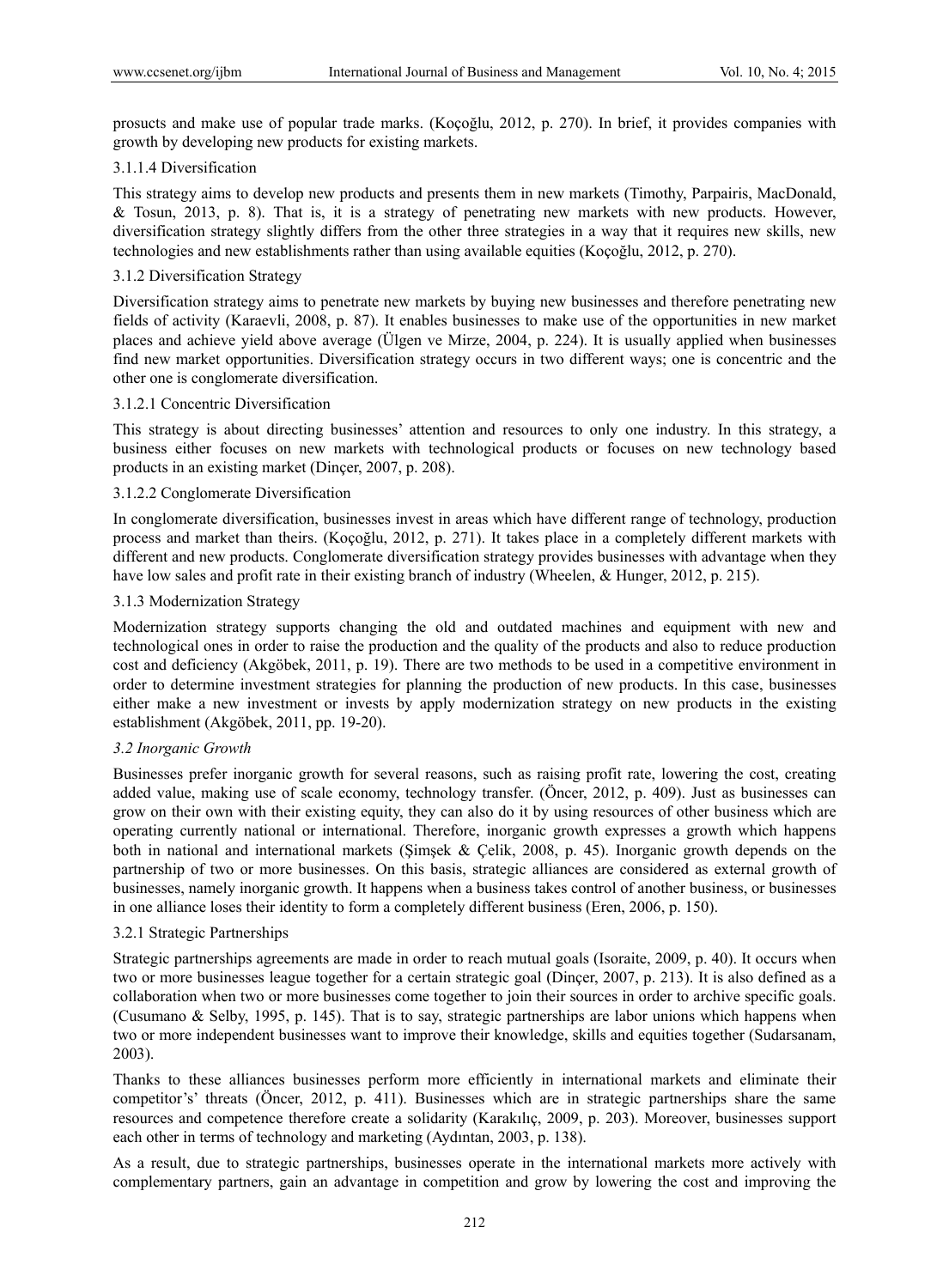quality of products (Karakılıç, 2009, p. 203).

#### 3.2.2 Merger and Acquisition

Merger occurs when two or more companies lose their own legal entity and join forces to become one (Dinçer, 2007, p. 219). Acquisition, on the other hand, happens when a business takes over another company partially or completely.

Acquisition is implemented as an alternative to strategic partnerships (Doz & Hamel, 1998, p. 3). The purpose acquisition is to achieve a grow by purchasing a company which is not operating properly yet has suitable equity (Özalp, 2006, pp. 53-70). However, in merger the purpose is to survive, grow and outcompete the opponents by joining forces on equal footing (Anarbek, 2008, p. 8). There are there kinds of merger and acquisition strategies, which are; horizontal, vertical and conglomerate.

#### 3.2.2.1 Horizontal Growth

It occurs when companies which share same product range and market merged or acquired by one (Paşaoğlu, 2012, p. 97). Companies gain lots of advantages thanks to horizontal deals, such as; economization, distortion of competition, optimization in production and marketing etc. (Anarbek, 2008, p. 12). Integration is a result of horizontal growth. In brief, horizontal growth provides companies with new markets (Öncer, 2012, p. 410).

#### 3.2.2.2 Vertical Growth

A company merges or purchases supplier to transport products to customers (Paşaoğlu, 2012, p. 96; Akgöbek, 2011, p. 33). In this strategy, companies improves their activities from production to marketing. Businesses prefer vertical growth in order to take over the control of distribution channels and dominate markets (Öncer, 2012, p. 410).

#### 3.2.2.3 Conglomeration

It occurs when a company merges or purchases the company which provides itself with production input and feedstock in order to grow (Akgöbek, 2011, p. 33; Paşaoğlu, 2012, p. 96). Businesses choose conglomeration since it reduces the risks and problems when providing feedstock and also lowers the cost and increases added value (Öncer, 2012, p. 410).

# **4. Conclusion**

Since it is a must for today's businesses to grow in order to survive, strategy they choose to grow is very important. This decision affects a company's business segments. In this study, growth strategies were tried to be explained in detail and different perspectives were tried to be presented in theory.

Companies compete neck and neck nowadays, due to increasing company number and constant change in the attitudes of customers. Being an incentive for growth, pressure of competition makes inorganic growth a strategic choice in the long run for businesses which do not have enough sources.

Businesses may need to improve, maintain or end their existing system in order to change and grow. Therefore, it is a very important process for businesses to decide to grow and choose the right growth strategy.

A business need to examine environmental factors, customer expectations and its opponents very carefully in order to grow and choose its strategy accordingly. Therefore businesses need to be able to adapt to their changing environment in order to grow. For that purpose, profit maximization takes place in the short term goals of a company. Thus, businesses need to determine a strategy which has effect in the long run. Merger is very advantageous for companies in the long run since they join forces and support each other in the competition. Businesses should be able to adapt to the technological and global changes around them and choose their strategy accordingly.

#### **References**

Akgöbek, İ. (2011). *Büyüme Stratejisi Olarak Şirket Birleşme ve Satın Almaları Türk Perakende Sektöründe Bir Araştırma.* Karamanoğlu Mehmetbey Üniversitesi, Karaman, Basılmamış Yüksek Lisans Tezi.

- Anarbek, Z. (2008). *Şirket Birleşmelerinin İnsan Kaynakları Politikası Açısından Değerlendirilmesi: Avea Örnek Olay İncelemesi.* Ankara Üniversitesi, Basılmamış Yüksek Lisans Tezi.
- Aydıntan, B. (2003). *Dışa Açılma Yolunda Stratejik Ortaklıklar ve Türk Şirketleri Açısından Önemi.* Gazi Üniversitesi İ. İ. B. F. Dergisi, c.2, s.s. 135-152.

Bruner, R. F. (2004). *Applied Mergers and Acquisitions.* Hoboken, New Jersey: John Wiley&Sons, Inc.

Buzzel, R., Bradley, T. G., & Ralph, G. M. (1975). Market Share: A Key to Profitability. *Harvard Business*